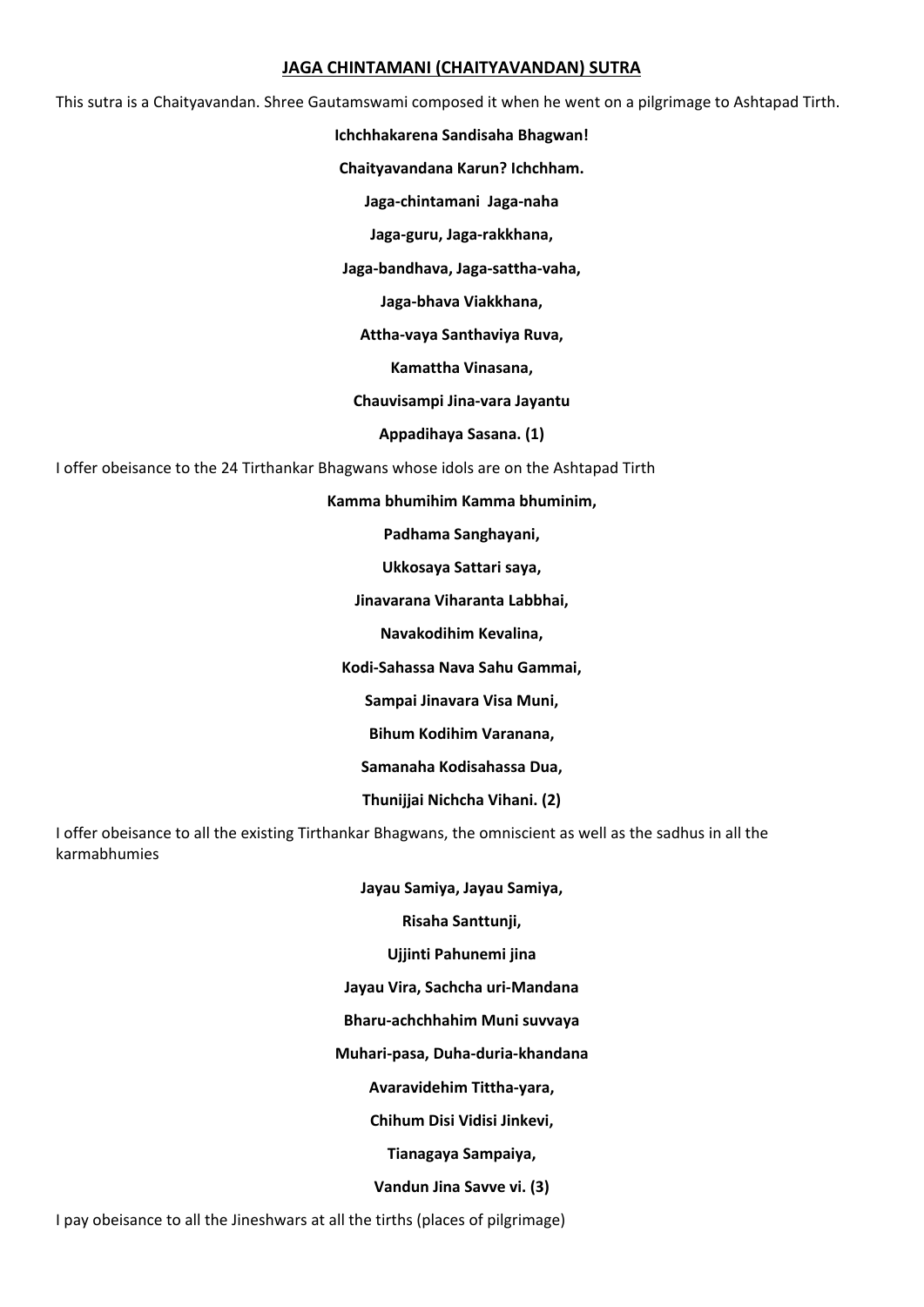### **Sattanavai Sahassa,**

### **Lakkha Chhappanna Attha‐kodio**

### **Battisasaya Basiaim,**

### **Tia loe Cheie Vande. (4)**

I pay obeisance to all Jain temples located in all three worlds.

### **Panarasa Kodi Sayaim,**

### **Kodi Bayala Lakkha Adavanna,**

### **Chhattisa Sahasa Asiim,**

# **Sasaya‐bimbaim Panamami (5)**

I pay obeisance to permanently present (shashvata) images of Jina (Jin pratima) located in all these Jain temples.

# **JANKINCHI SUTRA**

Object: To pay respect to all the places of pilgrimages located in the Universe and all the images of Jinas in them.

# **Jankinchi Nama Tittham,**

# **Sagge Payali Manuse Loe,**

# **Jaim Jina Bimbaim,**

# **Taiim Savvaim Vandami (1)**

I pay respect to all the Jain pilgrimage places (Tirths) located in the heavens, nether regions and the abodes of humans (trane lok) and the images of Jinas in those pilgrimages.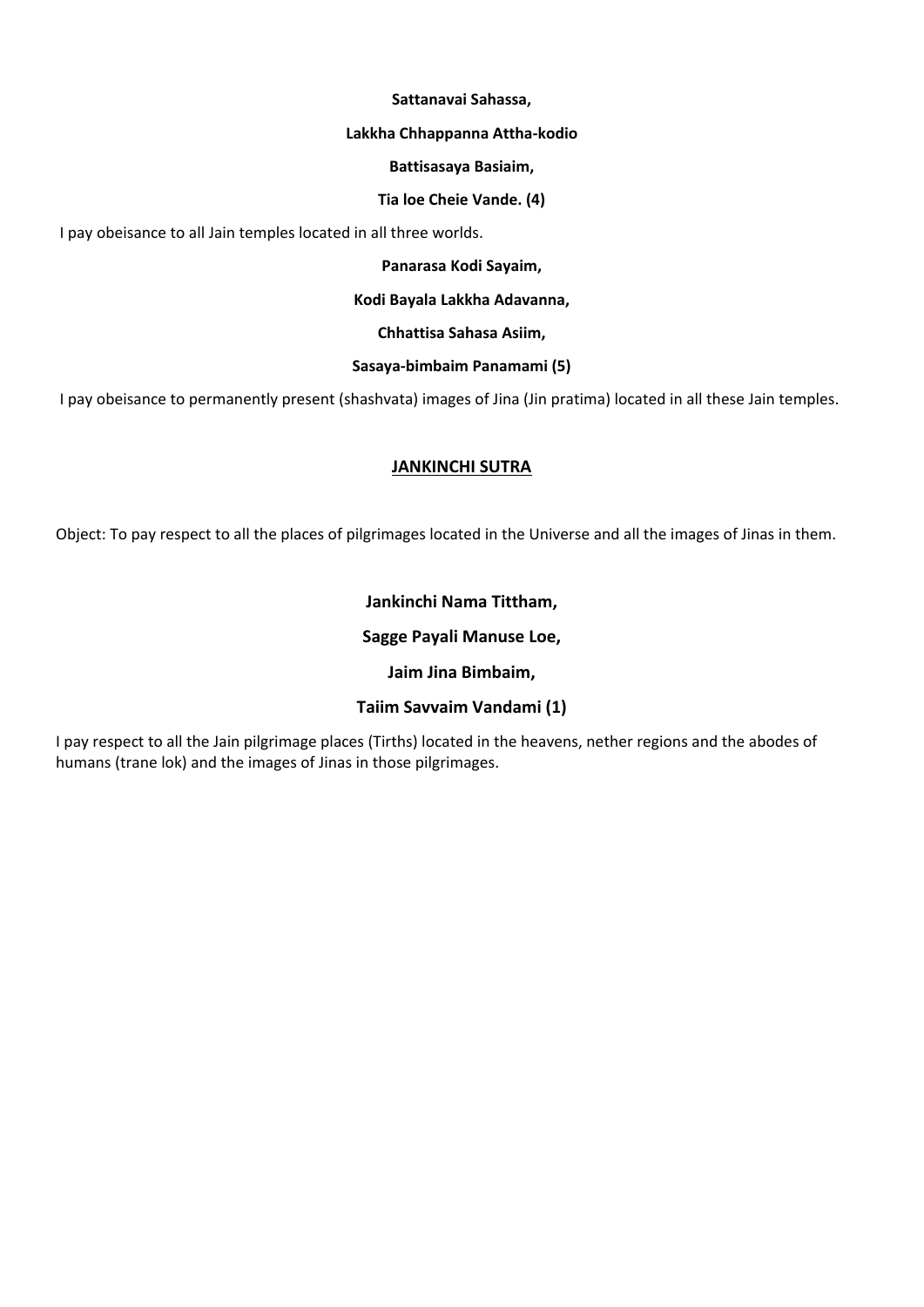### **NAMUTTHUNAM (SHAKRASTAVA) SUTRA**

Indra Maharaj praises the virtues of Tirthankara Bhagvan in this Sutra and recites it at all five Kalyanaks of Bhagvan. It is also known as the Sakrastava because of this.

#### **Namutthunam Arihantanam Bhagavantanam, (1)**

**Aigaranam Titthayaranam,** 

**Sayam sambuddhanam, (2)** 

**Purisuttamanam Purisa‐sihanam,** 

**Purisa‐vara‐pundarianam,** 

**Purisa‐vara‐gandha‐hatthinam, (3)** 

**Loguttamanam Loga‐nahanam,** 

**Loga‐hianam Loga‐paivanam,** 

**Loga‐pajjoagaranam. (4)** 

**Abhaya‐dayanam Chakkhu‐dayanam,** 

**Magga‐dayanam Saranadayanam,** 

**Bohi‐dayanam. (5)** 

**Dhamma‐dayanam Dhamma‐desayanam,** 

**Dhamma‐nayaganam Dhamma‐sarahinam,** 

**Dhamma‐vara‐chauranta‐Chakkavattinam. (6)** 

**Appadihaya‐varanana** 

**Dansan‐dharanam Viyatta‐ Chhaumanam. (7)** 

**Jinanam Javayanam,** 

**Tinnanam Tarayanam,** 

**Buddhanam Bohayanam,** 

**Muttana Moaganam. (8)** 

**Savvannunam Savva‐darisinam,** 

**Siva‐mayala‐marua‐mananta‐makkhaya** 

**Mavvabaha‐mapunaravitti** 

**Siddhigai Namadheyam Thanam Sampattanam,** 

**Namo Jinanam Jiabhayanam. (9)** 

**Je A Aiya Siddha,** 

**Je A Bhavissanti nagae Kale** 

**Sampai A Vattamana,** 

**Savve Tivihena Vandami. (10)**